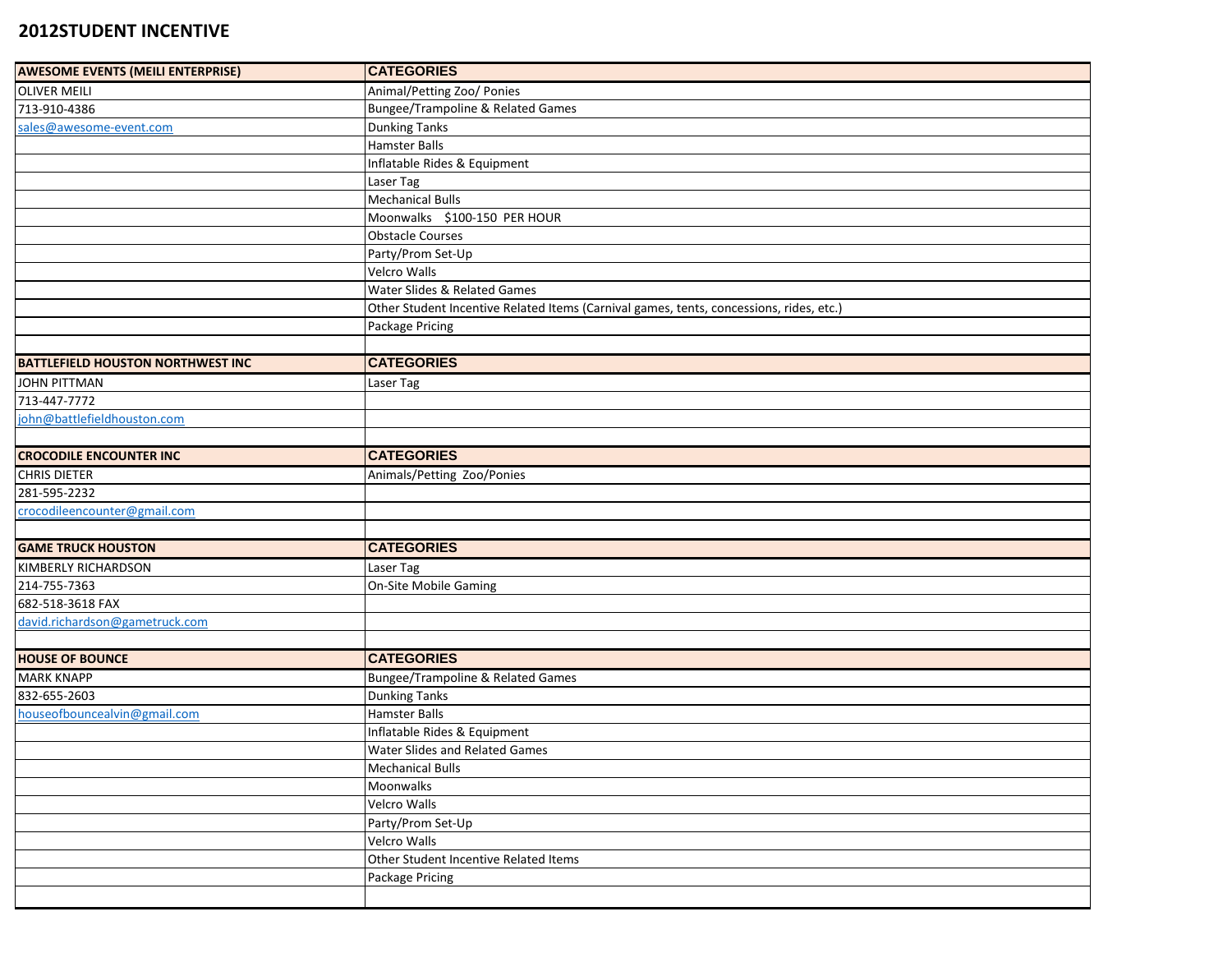| JUMP N SPLASH LLC                         | <b>CATEGORIES</b>                                 |
|-------------------------------------------|---------------------------------------------------|
| <b>JOHN LANDERS</b>                       | <b>Dunking Tanks</b><br>\$275.00 per hour         |
| 281-388-2948                              | Inflatable Joust                                  |
| john@jumpnsplash.com                      | <b>Moonwalks</b>                                  |
|                                           | <b>Obstacle Courses</b>                           |
|                                           | Water Slides and Related Games                    |
|                                           |                                                   |
| <b>ROCK THA HOUSE MOONWALKS LLC</b>       | <b>CATERGORIES</b>                                |
| <b>RAYMOND TREVINO</b>                    | <b>Bungee/Trampoline &amp; Related Games</b>      |
| 409-945-7625                              | <b>Hamster Balls</b>                              |
| TEAMROCKRENTALS@YAHOO.COM                 | Inflatable Jousts                                 |
|                                           | Inflatable Ridge & Equipment                      |
|                                           | Laser Tag                                         |
|                                           | <b>Mechanical Bulls</b>                           |
|                                           | Moonwalks                                         |
|                                           | <b>Obstacle Courses</b>                           |
|                                           | <b>On-Site Mobile Gaming</b>                      |
|                                           | Velco Walls                                       |
|                                           | Water Slides & Related Games                      |
|                                           | Concession Items                                  |
|                                           |                                                   |
| <b>SKATED 2 GO LLC/ SKATETIME HOUSTON</b> | <b>CATEGORIES</b>                                 |
| <b>BETH WEED</b>                          | ON-SITE SKATING W/SAFETY GEAR \$10.00 PER STUDENT |
| 832-250-8112                              |                                                   |
| 281-488-3242 FAX                          |                                                   |
| bethweed@skatetime.com                    |                                                   |
|                                           |                                                   |
|                                           |                                                   |
| <b>ULTIMATE OUTDOOR MOVIES</b>            | <b>CATEGORIES</b>                                 |
| <b>LAURA LANDERS</b>                      | <b>OUTDOOR MOVIE THEATER</b>                      |
| 512-497-2000                              |                                                   |
| 888-891-0535FAX                           |                                                   |
| LAURA@UOE.COM                             |                                                   |
|                                           |                                                   |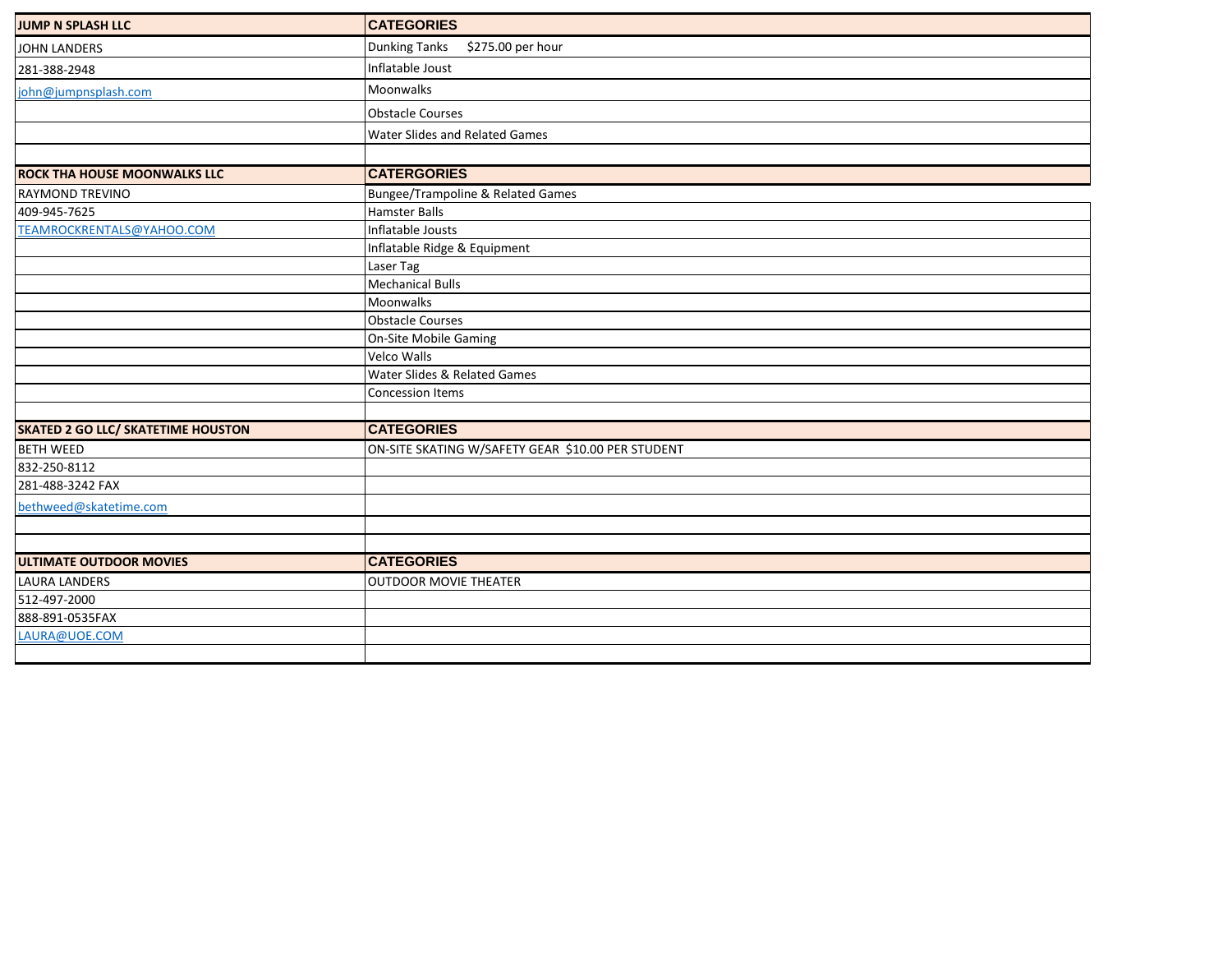| <b>DISCOUNT %</b>     |
|-----------------------|
| CALL FOR QUOTE        |
|                       |
|                       |
|                       |
|                       |
|                       |
|                       |
|                       |
|                       |
|                       |
|                       |
|                       |
|                       |
|                       |
|                       |
| <b>DISCOUNT %</b>     |
| <b>CALL FOR QUOTE</b> |
|                       |
|                       |
|                       |
| <b>DISCOUNT %</b>     |
| CALL FOR QUOTE        |
|                       |
|                       |
|                       |
| <b>DISCOUNT %</b>     |
| CALL FOR QUOTE        |
|                       |
|                       |
|                       |
|                       |
| <b>DISCOUNT %</b>     |
| <b>PRICE VARIES</b>   |
| CALL FOR QUOTE        |
|                       |
|                       |
|                       |
|                       |
|                       |
|                       |
|                       |
|                       |
|                       |
|                       |
|                       |